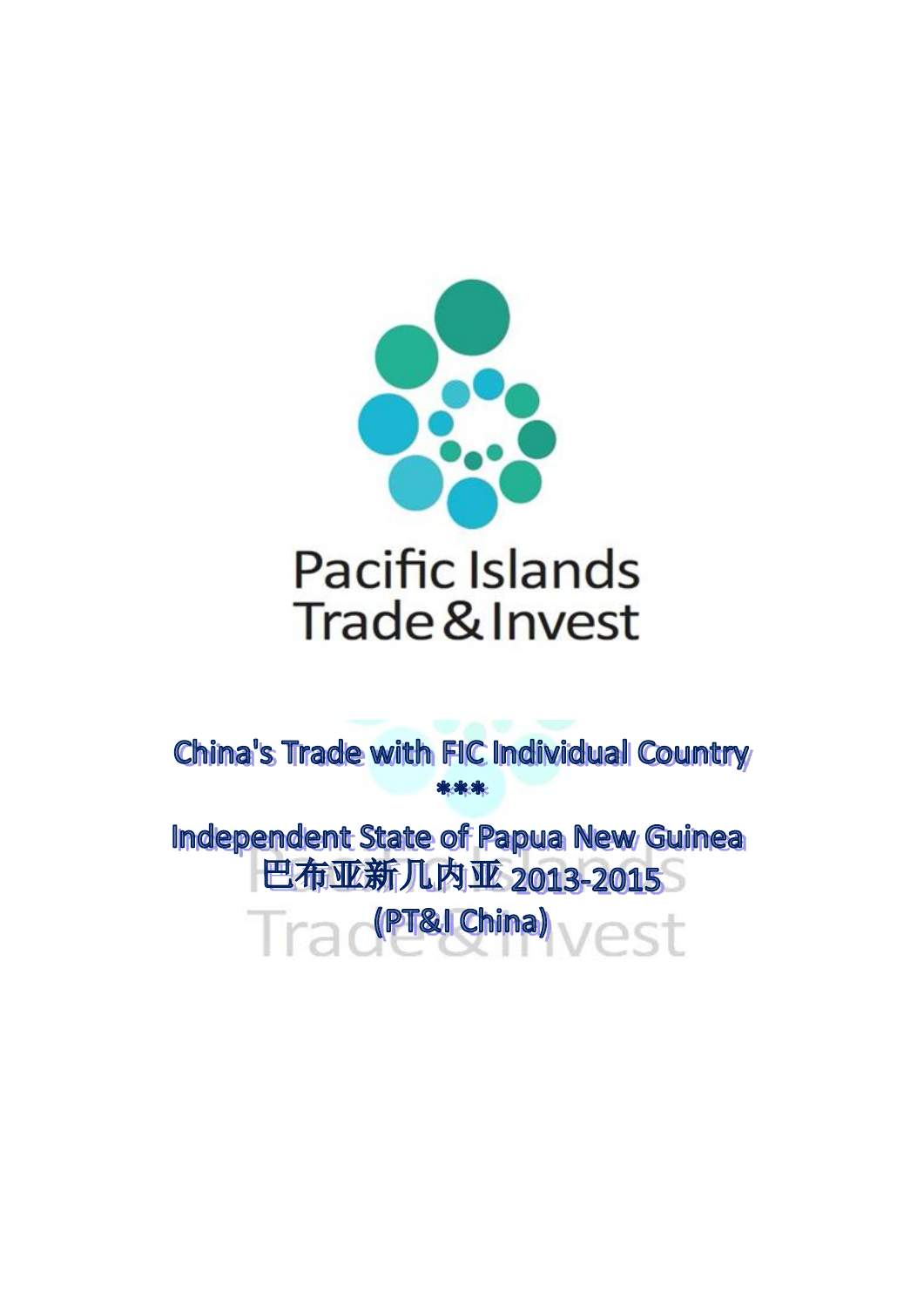|                                          |                                                                                                      | China Export Statistics To Papua New Guinea          |                          |                            |                                 |              |              |                    |
|------------------------------------------|------------------------------------------------------------------------------------------------------|------------------------------------------------------|--------------------------|----------------------------|---------------------------------|--------------|--------------|--------------------|
| Commodity: Total, All Commodity Chapters |                                                                                                      |                                                      |                          |                            |                                 |              |              |                    |
|                                          | Calendar Year: 2013 - 2015                                                                           |                                                      |                          |                            |                                 |              |              |                    |
| Commodity                                | Description                                                                                          | <b>United States Dollars</b><br>2015<br>2013<br>2014 |                          |                            | % Share<br>2013<br>2014<br>2015 |              |              | % Change           |
| Total                                    | All Commodity Chapters                                                                               | 553,168,587                                          | 636,697,454              | 989,773,311                | 100.00                          | 100.00       | 100.00       | 55.45              |
|                                          | 89 Ships, Boats And Floating Structures                                                              | 1,901,086                                            | 14,306,624               | 223,139,324                | 0.34                            | 2.25         | 22.54        | 1459.69            |
|                                          | 85 Electric Machinery Etc; Sound Equip; Tv Equip; Pts                                                | 62,583,730                                           | 82,449,629               | 128,559,773                | 11.31                           | 12.95        | 12.99        | 55.93              |
|                                          | 84 Nuclear Reactors, Boilers, Machinery Etc.; Parts                                                  | 94,239,558                                           | 81,464,111               | 90,114,939                 | 17.04                           | 12.79        | 9.10         | 10.62              |
|                                          | 73 Articles Of Iron Or Steel                                                                         | 60,935,107                                           | 77,647,959               | 75,229,488                 | 11.02                           | 12.20        | 7.60         | $-3.11$            |
|                                          | 39 Plastics And Articles Thereof                                                                     | 24,832,778                                           | 34,035,689               | 44,942,067                 | 4.49                            | 5.35         | 4.54         | 32.04              |
|                                          | 94 Furniture; Bedding Etc; Lamps Nesoi Etc; Prefab Bd                                                | 29,365,457                                           | 31,521,328               | 38,317,864                 | 5.31                            | 4.95<br>4.83 | 3.87<br>3.42 | 21.56              |
|                                          | 72 Iron And Steel<br>64 Footwear, Gaiters Etc. And Parts Thereof                                     | 27,763,987<br>13,269,898                             | 30,778,507<br>21,520,006 | 33,854,297<br>29,275,284   | 5.02<br>2.40                    | 3.38         | 2.96         | 9.99<br>36.04      |
|                                          | 87 Vehicles, Except Railway Or Tramway, And Parts Etc                                                | 30,310,507                                           | 25,914,691               | 27,657,995                 | 5.48                            | 4.07         | 2.79         | 6.73               |
|                                          | 40 Rubber And Articles Thereof                                                                       | 21,739,481                                           | 22,758,159               | 23,374,117                 | 3.93                            | 3.57         | 2.36         | 2.71               |
|                                          | 27 Mineral Fuel, Oil Etc.; Bitumin Subst; Mineral Wax                                                | 934,912                                              | 1,040,147                | 18,492,385                 | 0.17                            | 0.16         | 1.87         | 1677.86            |
|                                          | 96 Miscellaneous Manufactured Articles                                                               | 12,682,127                                           | 12,867,824               | 18,049,656                 | 2.29                            | 2.02         | 1.82         | 40.27              |
|                                          | 28 Inorg Chem: Prec & Rare-Earth Met & Radioact Compd                                                | 12,934,267                                           | 21,988,943               | 15,761,469                 | 2.34                            | 3.45         | 1.59         | $-28.32$           |
|                                          | 61 Apparel Articles And Accessories, Knit Or Crochet                                                 | 9,691,464                                            | 10,945,637               | 14, 152, 251               | 1.75                            | 1.72         | 1.43         | 29.3               |
|                                          | 76 Aluminum And Articles Thereof<br>16 Edible Preparations Of Meat, Fish, Crustaceans Etc            | 7,825,986<br>5,291,316                               | 8,690,185<br>10,570,611  | 13, 159, 717<br>13,117,489 | 1.41<br>0.96                    | 1.36<br>1.66 | 1.33<br>1.33 | 51.43<br>24.09     |
|                                          | 69 Ceramic Products                                                                                  | 3,568,365                                            | 6,644,867                | 12,100,856                 | 0.65                            | 1.04         | 1.22         | 82.11              |
|                                          | 63 Textile Art Nesoi: Needlecraft Sets: Worn Text Art                                                | 8,951,745                                            | 10,056,497               | 11,914,944                 | 1.62                            | 1.58         | 1.20         | 18.48              |
|                                          | 48 Paper & Paperboard & Articles (Inc Papr Pulp Artl)                                                | 5,758,951                                            | 8,220,257                | 10,747,219                 | 1.04                            | 1.29         | 1.09         | 30.74              |
|                                          | 25 Salt; Sulfur; Earth & Stone; Lime & Cement Plaster                                                | 2,293,022                                            | 7,340,032                | 9,702,544                  | 0.41                            | 1.15         | 0.98         | 32.19              |
|                                          | 62 Apparel Articles And Accessories, Not Knit Etc.                                                   | 8,658,868                                            | 6,442,055                | 8,644,696                  | 1.57                            | 1.01         | 0.87         | 34.19              |
|                                          | 82 Tools, Cutlery Etc. Of Base Metal & Parts Thereof                                                 | 4,711,082                                            | 4,793,130                | 8,037,616                  | 0.85                            | 0.75         | 0.81         | 67.69              |
|                                          | 68 Art Of Stone, Plaster, Cement, Asbestos, Mica Etc.                                                | 2,919,271                                            | 4,319,797                | 7,891,037                  | 0.53                            | 0.68         | 0.80<br>0.78 | 82.67              |
|                                          | 29 Organic Chemicals<br>44 Wood And Articles Of Wood; Wood Charcoal                                  | 6,334,182<br>6,032,362                               | 6,073,309<br>9,184,051   | 7,716,349<br>6,885,803     | 1.15<br>1.09                    | 0.95<br>1.44 | 0.70         | 27.05<br>$-25.02$  |
|                                          | 42 Leather Art; Saddlery Etc; Handbags Etc; Gut Art                                                  | 6,971,634                                            | 5,129,556                | 6,763,257                  | 1.26                            | 0.81         | 0.68         | 31.85              |
|                                          | 95 Toys, Games & Sport Equipment; Parts & Accessories                                                | 4,285,099                                            | 4,742,110                | 6,438,333                  | 0.77                            | 0.74         | 0.65         | 35.77              |
|                                          | 19 Prep Cereal, Flour, Starch Or Milk; Bakers Wares                                                  | 3,194,594                                            | 4,762,691                | 6,204,830                  | 0.58                            | 0.75         | 0.63         | 30.28              |
|                                          | 3 Fish, Crustaceans & Aquatic Invertebrates                                                          | 4,509,280                                            | 3,835,762                | 6,002,485                  | 0.82                            | 0.60         | 0.61         | 56.49              |
|                                          | 90 Optic, Photo Etc, Medic Or Surgical Instrments Etc                                                | 10,238,414                                           | 3,616,390                | 5,507,116                  | 1.85                            | 0.57         | 0.56         | 52.28              |
|                                          | 70 Glass And Glassware                                                                               | 4,637,393                                            | 4,948,198                | 5,406,310                  | 0.84                            | 0.78         | 0.55         | 9.26               |
|                                          | 83 Miscellaneous Articles Of Base Metal<br>30 Pharmaceutical Products                                | 3,172,884<br>7,449,419                               | 3,937,623<br>3,583,899   | 5,309,042<br>5,135,091     | 0.57<br>1.35                    | 0.62<br>0.56 | 0.54<br>0.52 | 34.83<br>43.28     |
|                                          | 21 Miscellaneous Edible Preparations                                                                 | 5,454,237                                            | 6,556,337                | 4,710,897                  | 0.99                            | 1.03         | 0.48         | $-28.15$           |
|                                          | 66 Umbrellas, Walking-Sticks, Riding-Crops Etc, Parts                                                | 4,114,426                                            | 4,831,346                | 4,623,114                  | 0.74                            | 0.76         | 0.47         | $-4.31$            |
|                                          | 38 Miscellaneous Chemical Products                                                                   | 4,300,374                                            | 4,364,393                | 4,410,522                  | 0.78                            | 0.69         | 0.45         | 1.06               |
|                                          | 17 Sugars And Sugar Confectionary                                                                    | 2,321,671                                            | 4,428,058                | 4,254,319                  | 0.42                            | 0.70         | 0.43         | $-3.92$            |
|                                          | 20 Prep Vegetables, Fruit, Nuts Or Other Plant Parts                                                 | 4,377,474                                            | 3,502,395                | 4,092,005                  | 0.79                            | 0.55         | 0.41         | 16.83              |
|                                          | 34 Soap Etc; Waxes, Polish Etc; Candles; Dental Preps                                                | 3,392,047                                            | 3,741,682                | 3,796,841                  | 0.61                            | 0.59         | 0.38         | 1.47               |
|                                          | 31 Fertilizers<br>32 Tanning & Dye Ext Etc; Dye, Paint, Putty Etc; Inks                              | 1,193,924<br>756,042                                 | 1,647,561<br>1,142,165   | 3,727,853<br>2,558,269     | 0.22<br>0.14                    | 0.26<br>0.18 | 0.38<br>0.26 | 126.26<br>123.98   |
|                                          | 55 Manmade Staple Fibers, Incl Yarns & Woven Fabrics                                                 | 2,024,179                                            | 2,211,874                | 2,446,222                  | 0.37                            | 0.35         | 0.25         | 10.59              |
|                                          | 56 Wadding, Felt Etc; Sp Yarn; Twine, Ropes Etc.                                                     | 1,995,810                                            | 2,397,062                | 1,954,692                  | 0.36                            | 0.38         | 0.20         | $-18.45$           |
|                                          | 54 Manmade Filaments, Including Yarns & Woven Fabrics                                                | 1,279,328                                            | 1,875,619                | 1,830,873                  | 0.23                            | 0.29         | 0.18         | $-2.39$            |
|                                          | 92 Musical Instruments; Parts And Accessories Thereof                                                | 584,004                                              | 631,090                  | 1,455,255                  | 0.11                            | 0.10         | 0.15         | 130.59             |
|                                          | 65 Headgear And Parts Thereof                                                                        | 1,295,988                                            | 895,133                  | 1,174,435                  | 0.23                            | 0.14         | 0.12         | 31.2               |
|                                          | 35 Albuminoidal Subst; Modified Starch; Glue; Enzymes                                                | 355,700                                              | 699,098                  | 1,173,528                  | 0.06                            | 0.11         | 0.12         | 67.86              |
|                                          | 74 Copper And Articles Thereof                                                                       | 595,136                                              | 680,646                  | 901,088                    | 0.11                            | 0.11         | 0.09         | 32.39              |
|                                          | 33 Essential Oils Etc; Perfumery, Cosmetic Etc Preps<br>57 Carpets And Other Textile Floor Coverings | 362,856<br>290,561                                   | 641,059<br>429,530       | 849,881<br>686,036         | 0.07<br>0.05                    | 0.10<br>0.07 | 0.09<br>0.07 | 32.57<br>59.72     |
|                                          | 49 Printed Books, Newspapers Etc; Manuscripts Etc                                                    | 525,748                                              | 459,702                  | 646,249                    | 0.10                            | 0.07         | 0.07         | 40.58              |
|                                          | 59 Impregnated Etc Text Fabrics; Tex Art For Industry                                                | 769,041                                              | 580,816                  | 626,588                    | 0.14                            | 0.09         | 0.06         | 7.88               |
|                                          | 81 Base Metals Nesoi; Cermets; Articles Thereof                                                      | 1,626,385                                            | 463,711                  | 576,168                    | 0.29                            | 0.07         | 0.06         | 24.25              |
|                                          | 22 Beverages, Spirits And Vinegar                                                                    | 202,579                                              | 656,675                  | 572,461                    | 0.04                            | 0.10         | 0.06         | $-12.82$           |
|                                          | 67 Prep Feathers, Down Etc; Artif Flowers; H Hair Art                                                | 743,621                                              | 546,972                  | 550,183                    | 0.13                            | 0.09         | 0.06         | 0.59               |
|                                          | 18 Cocoa And Cocoa Preparations                                                                      | 21,620                                               | 64,774                   | 506,469                    |                                 | 0.01         | 0.05         | 681.9              |
|                                          | 86 Railway Or Tramway Stock Etc; Traffic Signal Equip                                                | 2,905,950                                            | 4,192,410                | 493,978                    | 0.53                            | 0.66         | 0.05<br>0.05 | $-88.22$<br>151.38 |
|                                          | 11 Milling Products; Malt; Starch; Inulin; Wht Gluten<br>91 Clocks And Watches And Parts Thereof     | 111,834<br>483,025                                   | 182,993<br>394,426       | 460,003<br>459,646         | 0.02<br>0.09                    | 0.03<br>0.06 | 0.05         | 16.54              |
|                                          | 52 Cotton, Including Yarn And Woven Fabric Thereof                                                   | 139,246                                              | 725,725                  | 425,056                    | 0.03                            | 0.11         | 0.04         | $-41.43$           |
|                                          | 78 Lead And Articles Thereof                                                                         | 2,619                                                | 17,889                   | 390,017                    | $\sim$                          |              | 0.04         | 2080.21            |
|                                          | 7 Edible Vegetables & Certain Roots & Tubers                                                         | 227,772                                              | 174,672                  | 350,705                    | 0.04                            | 0.03         | 0.04         | 100.78             |
|                                          | 80 Tin And Articles Thereof                                                                          | 122,048                                              | 162,916                  | 311,640                    | 0.02                            | 0.03         | 0.03         | 91.29              |
|                                          | 79 Zinc And Articles Thereof                                                                         | 23,442                                               | 24,638                   | 237,931                    |                                 |              | 0.02         | 865.71             |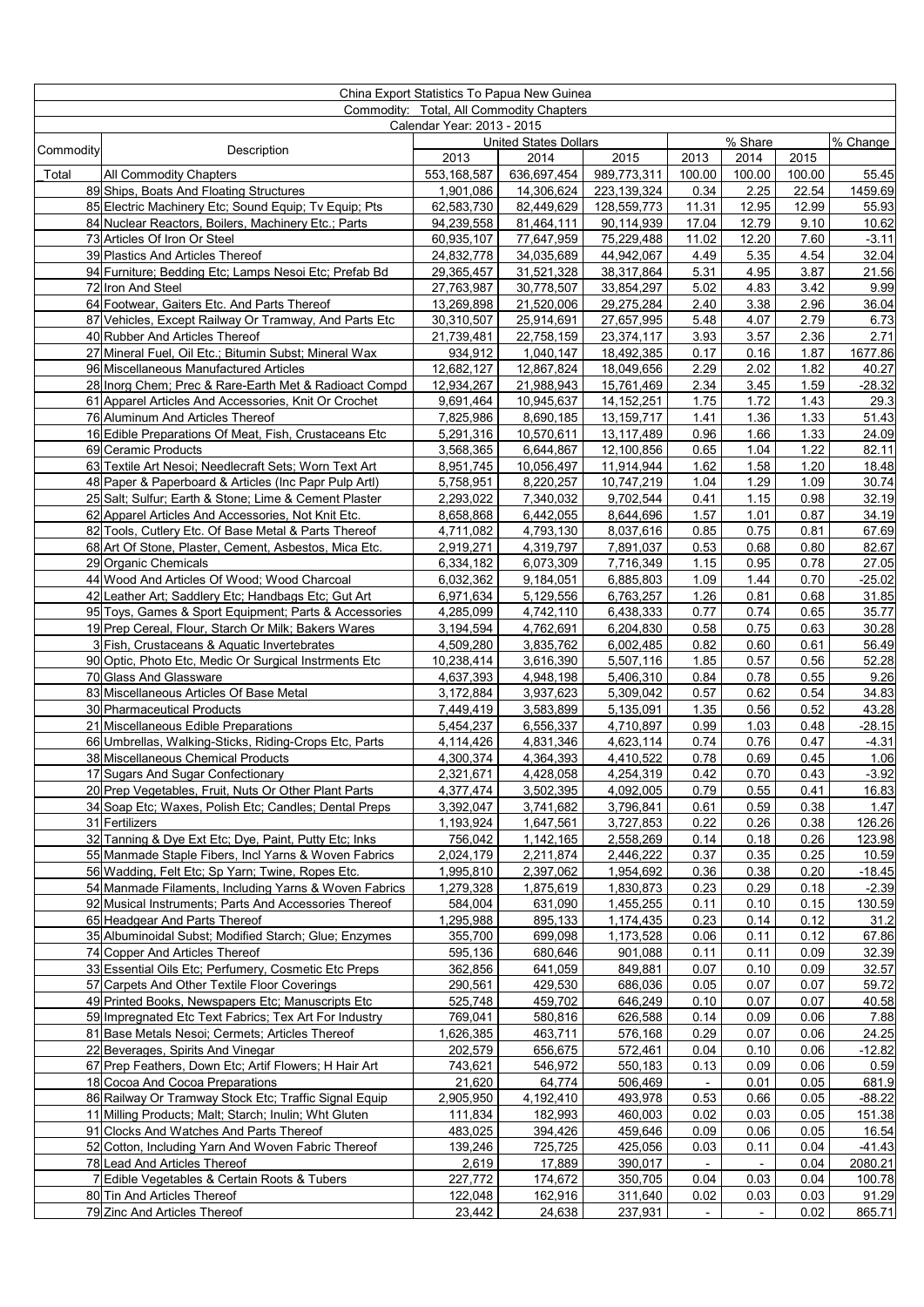| 46 Mfr Of Straw, Esparto Etc.; Basketware & Wickerwrk  | 144,461 | 146,723                  | 192,459                  | 0.03                     | 0.02 | 0.02 | 31.17    |
|--------------------------------------------------------|---------|--------------------------|--------------------------|--------------------------|------|------|----------|
| 71 Nat Etc Pearls, Prec Etc Stones, Pr Met Etc; Coin   | 73,204  | 138,275                  | 173,032                  | 0.01                     | 0.02 | 0.02 | 25.14    |
| 60 Knitted Or Crocheted Fabrics                        | 67,157  | 86,967                   | 136,137                  | 0.01                     | 0.01 | 0.01 | 56.54    |
| 37 Photographic Or Cinematographic Goods               | 21,931  | 22,513                   | 101.226                  | $\overline{\phantom{a}}$ |      | 0.01 | 349.63   |
| 58 Spec Wov Fabrics; Tufted Fab; Lace; Tapestries Etc  | 74,580  | 74,807                   | 82,584                   | 0.01                     | 0.01 | 0.01 | 10.4     |
| 75 Nickel And Articles Thereof                         |         |                          | 82,357                   | $\overline{\phantom{0}}$ |      | 0.01 | n/a      |
| 13 Lac; Gums, Resins & Other Vegetable Sap & Extract   | 11,670  | 27,050                   | 25,538                   | $\overline{\phantom{a}}$ |      |      | $-5.59$  |
| 14 Vegetable Plaiting Materials & Products Nesoi       |         | 2,926                    | 24,556                   | $\overline{\phantom{a}}$ |      |      | 739.23   |
| 36 Explosives; Pyrotechnics; Matches; Pyro Alloys Etc  |         | 512,858                  | 23,846                   | $\overline{\phantom{a}}$ | 0.08 |      | $-95.35$ |
| 26 Ores, Slag And Ash                                  | 12,368  | 24.779                   | 22,674                   | $\overline{\phantom{0}}$ |      |      | $-8.5$   |
| 15 Animal Or Vegetable Fats, Oils Etc. & Waxes         | 11,158  | 13,514                   | 15,998                   |                          |      |      | 18.38    |
| 12 Oil Seeds Etc.; Misc Grain, Seed, Fruit, Plant Etc. | 9,826   | 12,192                   | 12,542                   | $\overline{\phantom{a}}$ |      |      | 2.87     |
| 9 Coffee, Tea, Mate & Spices                           | 78,901  | 176,178                  | 11,016                   | 0.01                     | 0.03 |      | $-93.75$ |
| 41 Raw Hides And Skins (No Furskins) And Leather       |         |                          | 10,252                   | $\overline{\phantom{a}}$ |      |      | n/a      |
| 45 Cork And Articles Of Cork                           |         | $\overline{\phantom{0}}$ | 334                      | $\overline{\phantom{a}}$ |      |      | n/a      |
| 93 Arms And Ammunition; Parts And Accessories Thereof  |         |                          | 179                      | $\overline{\phantom{a}}$ |      |      | n/a      |
| 53 Veg Text Fib Nesoi; Veg Fib & Paper Yns & Wov Fab   | 3,226   | 1,105                    | 14                       |                          |      |      | $-98.73$ |
| 88 Aircraft, Spacecraft, And Parts Thereof             | 66,373  | $\overline{\phantom{a}}$ | $\overline{\phantom{0}}$ | 0.01                     |      |      | n/a      |
| 23 Food Industry Residues & Waste; Prep Animal Feed    | 500     | $\overline{\phantom{a}}$ |                          | $\overline{\phantom{a}}$ |      |      | n/a      |
| 4 Dairy Prods; Birds Eggs; Honey; Ed Animal Pr Nesoi   | 4,200   | 3,506                    |                          |                          |      |      | $-100$   |
| 43 Furskins And Artificial Fur; Manufactures Thereof   |         | 420                      | $\overline{\phantom{0}}$ |                          |      |      | $-100$   |
| 5 Products Of Animal Origin, Nesoi                     | 2,119   | $\overline{\phantom{0}}$ | $\overline{\phantom{0}}$ | $\overline{\phantom{a}}$ |      |      | n/a      |
|                                                        |         |                          |                          |                          |      |      |          |

Source of Data: China Customs